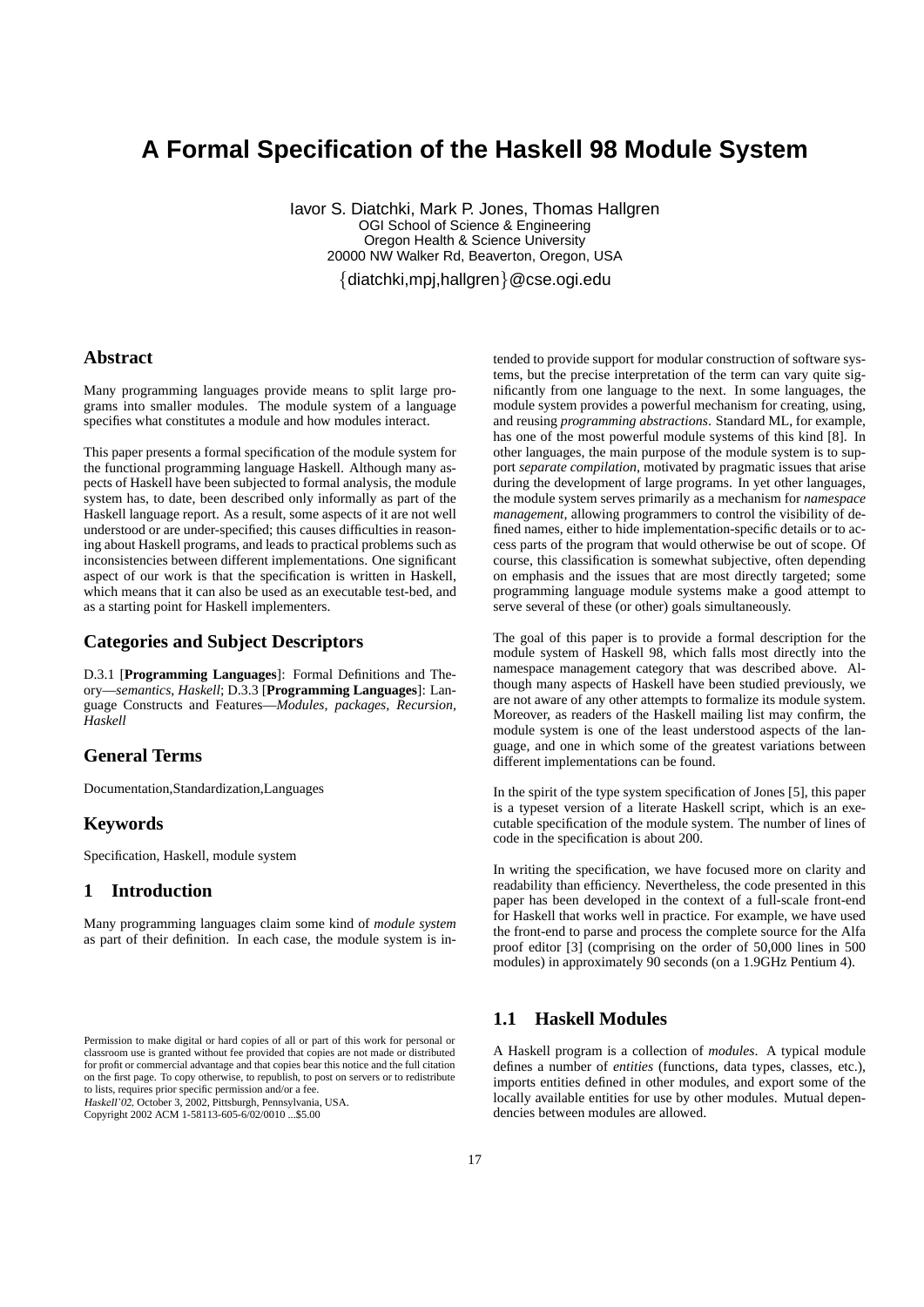#### *Environments*

Within the context of a particular Haskell module—or, indeed, at the prompt of an interpreter—there are top-level *environments* (also known as *symbol tables*) that associate names with the entities to which they refer. One of the main goals of this paper is to specify and describe how these environments are constructed. Following conventional wisdom, we might be tempted to use finite maps as the representation for environments. For the semantics of Haskell, however, *finite relations* are more appropriate because they allow us to capture the possibility that a name has zero, one, or multiple interpretations. More specifically, a name *n* with zero or multiple interpretations causes an error only if it is actually used in the scope of the environment. Of course, the type of error that is reported will be different in each case: if there are no interpretations for the name, then a reference to *n* indicates a reference to an unbound name; if there are multiple interpretations, then it indicates an ambiguous reference. In our specification we shall often refer to the relation modeling the symbol table of a module as its *in-scope relation*.

By using relations, we could also give a semantics for the renaming imports found in earlier versions of Haskell. Because we focus on Haskell 98, we do not pursue this idea further here.

#### *Interfaces*

Another important aspect of a module is its *interface*. It defines a set of names (with corresponding entities), which are made available for other modules to use. The main use of this feature is to avoid cluttering other modules with spurious names. It also provides a simple abstraction mechanism: by controlling what names are available to other modules, a programmer can enforce abstractions. Because the module interface is essentially a subset of the symbol table of a module, we also model it as a relation. We often refer to this relation as the *export relation* of the module.

# **1.2 Scope and contributions of this paper**

The formal semantics given in this paper captures the semantics of the Haskell 98 module system in the following sense: given a collection of Haskell modules, the semantics

- computes the in-scope and export relations of each module.
- checks the correctness of all import and export specifications in the modules.

By using the computed in-scope relations, one can determine for each name that occurs in the body of a module which entities (zero, one or more) it refers to. The local scoping rules within module bodies are *not* part of the presented semantics, however, so it does not tell you how to detect references to unbound or ambiguous names occurring in module bodies. That check can be done one module at a time, without further reference to the module system semantics.

The specification can thus be seen as partitioning the semantics of Haskell 98 programs into a *module system specific part*, and a *module system independent part*. But apart from determining what names are in scope, module boundaries affect the meaning of Haskell programs in two other ways: the scope of a *default* declaration is limited to the module it occurs in, and type ambigui-

ties caused by the monomorphism restriction<sup>1</sup> are resolved locally within each module.

The starting point for our work was the original Haskell 98 report [9]. It has since, in part as a result of our work, been revised, and the semantics presented in this paper is intended to be consistent with the current version of section 5 of the report [11]. One feature that is not yet covered by our semantics, is the visibility of instances, as described in Section 5.4 of the report.

# **1.3 Outline of the paper**

The rest of paper is organized as follows: Section 2 introduces relations and operations on them; Section 3 gives definitions dealing with names and entities; Section 4 presents an abstract syntax for the module system; Section 5 describes the semantics of Haskell modules, i.e., the meaning of import and export declarations; Section 6 states criteria for the detection of invalid modules. Section 7 glues everything together and discusses some practical issues, such as separate compilation. Related work is discussed briefly in Section 8. Conclusions and further discussion appear in Section 9.

#### **2 Relations**

In this section, we present a number of operators for manipulating relations. To represent relations we use the *Set* library provided with the GHC and Hugs Haskell implementations. However, the specification in this paper uses only the operators defined here, so any other representation would do as well.

$$
type\ Rel\ a\ b\ =\ Set\ (a,b)
$$

Next we describe a number of simple operations on relations. Most of them require the elements to be in the class *Ord*. This is due to the implementation of the *Set* library. A different representation may relax or strengthen these requirements.

The operations *listToRel* and *relToList* allow us to switch between relations represented as sets, and relations represented as association lists.

listToRel :: (Ord a, Ord b) 
$$
\Rightarrow
$$
 [(a,b)]  $\rightarrow$  Rel a b  
listToRel xs = mkSet xs

$$
relToList :: Rel \ a \ b \rightarrow [(a,b)]
$$
  

$$
relToList \ r = setToList \ r
$$

The empty relation is *emptyRel*. It does not relate any elements at all.

*emptyRel* :: *Rel a b emptyRel* = *emptySet*

The combinators *restrictDom* and *restrictRng* restrict the domain and range, respectively, of a relation  $r$ , to the elements satisfying a predicate *p*.

*restrictDom* :: (Ord *a*, Ord *b*)  $\Rightarrow$  $(a \rightarrow Bool) \rightarrow Rel \, a \, b \rightarrow Rel \, a \, b$ *restrictDom p r = listToRel*  $[(x,y) | (x,y) \leftarrow relTOList \ r, p \ x]$ 

<sup>1</sup>More correctly referred to as the *annoying* monomorphism restriction :-)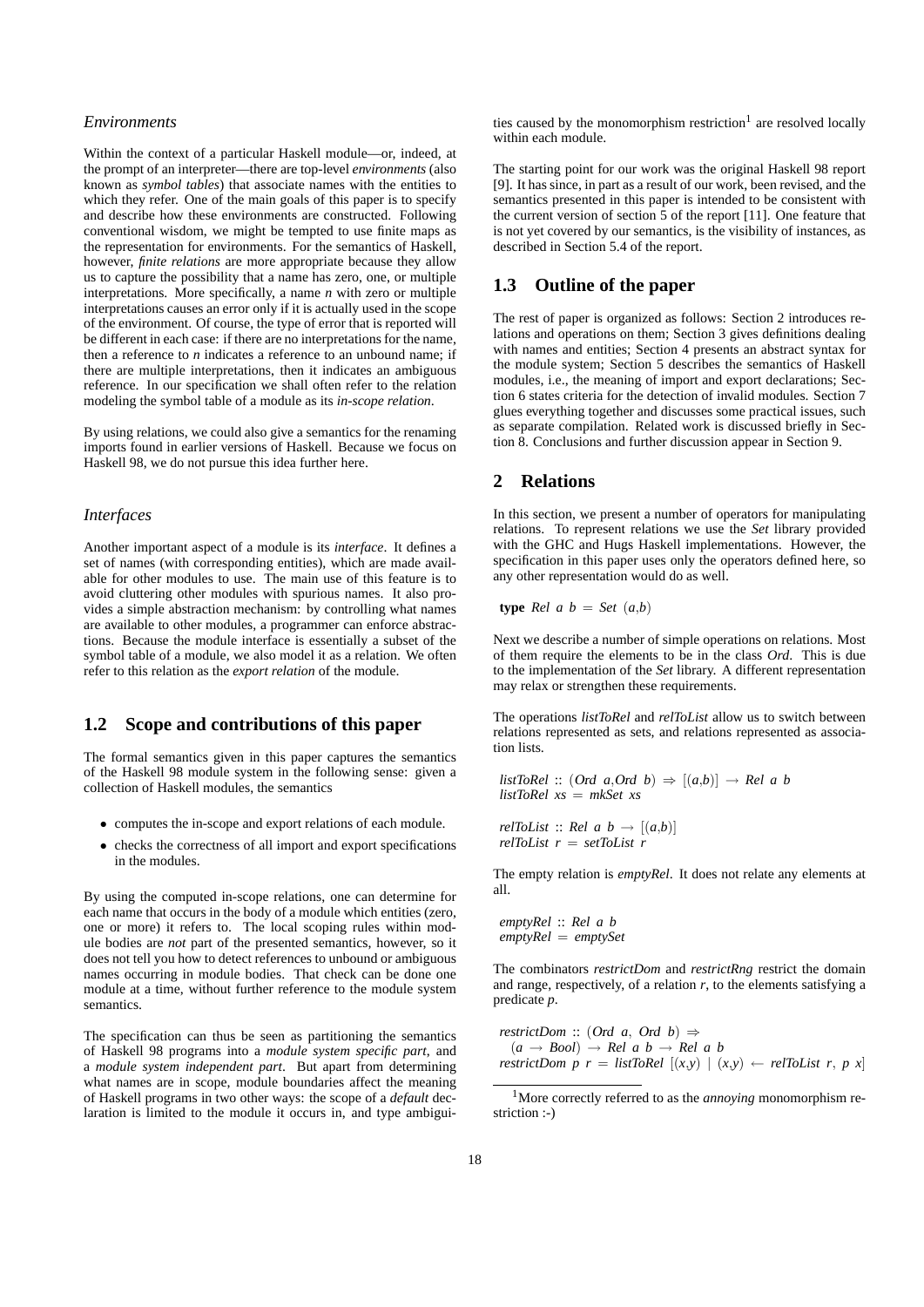*restrictRng* :: (Ord *a*, Ord *b*)  $\Rightarrow$  $(b \rightarrow Bool) \rightarrow Rel \, a \, b \rightarrow Rel \, a \, b$ *restrictRng p r = listToRel*  $[(x,y) | (x,y) \leftarrow$  *relToList r, p y* 

To access the domain and range of a relation, we use the functions *dom* and *rng*, respectively.

*dom* :: Ord  $a \Rightarrow$  *Rel a b*  $\rightarrow$  *Set a dom r* = *mapSet fst r*

*rng*  $\therefore$  Ord  $b \Rightarrow$  *Rel a*  $b \rightarrow$  *Set b rng r* = *mapSet snd r*

Sometimes it is useful to apply a function to all elements in the domain or range of a relation. This is the task of *mapDom* and *mapRng*, respectively.

mapDom :: (Ord b, Ord x) 
$$
\Rightarrow
$$
  
\n $(a \rightarrow x) \rightarrow Rel \ a \ b \rightarrow Rel \ x \ b$   
\nmapDom  $f = mapSet (\{(x,y) \rightarrow (f \ x, y))$   
\nmapRng :: (Ord a, Ord x)  $\Rightarrow$   
\n $(b \rightarrow x) \rightarrow Rel \ a \ b \rightarrow Rel \ a \ x$   
\nmapRng  $f = mapSet (\{(x,y) \rightarrow (x, f \ y))}$ 

We also need to be able to compute the intersection and union of relations. Elements are related by the intersection of two relations, if they are related by *both* relations. They are related by the union of two relations, if they are related by *either* one of them.

*intersectRel* ::  $(Ord a, Ord b) \Rightarrow$  $Rel \, a \, b \rightarrow Rel \, a \, b \rightarrow Rel \, a \, b$ *r* '*intersectRel*' *s* = *r* '*intersect*' *s*

*unionRels* :: (Ord *a*, Ord *b*)  $\Rightarrow$  [*Rel a b*]  $\rightarrow$  *Rel a b unionRels rs* = *unionManySets rs*

The function *minusRel* computes the complement of a relation with respect to another relation. The new relation relates all those elements that are related by *r*, but not by *s*.

```
minusRel :: (Ord a, Ord b) \RightarrowRel \, a \, b \rightarrow Rel \, a \, b \rightarrow Rel \, a \, br 'minusRel' s = r 'minusSet' s
```
Given a predicate *p* over the domain of a relation *r*, *partitionDom* produces two new relations: the first one is the subset of *r* whose first component satisfies *p*, and the second is the rest of *r*.

*partitionDom* :: (Ord *a*, Ord *b*)  $\Rightarrow$  $(a \rightarrow Bool) \rightarrow Rel \, a \, b \rightarrow (Rel \, a \, b, Rel \, a \, b)$ *partitionDom p r = (restrictDom p r, restrictDom (not . p) r)* 

So far we have been thinking of relations as sets of pairs. An alternative view is to think of them as functions, which given an element of the domain, return all related elements in the range. The function *applyRel* converts a relation to a function form.

*applyRel* :: (Ord *a*, Ord *b*)  $\Rightarrow$  *Rel a b*  $\rightarrow$  *a*  $\rightarrow$  [*b*] *applyRel r a = setToList* (*rng* (*restrictDom* (== *a*) *r*))

Finally we define the operation *unionMapSet*, which is the "bind" operator of the set monad. It is not an operation on relations, but rather on arbitrary sets. It is missing from the *Set* library, so we define it here.

*unionMapSet* :: Ord  $b \Rightarrow (a \rightarrow Set b) \rightarrow (Set a \rightarrow Set b)$ *unionMapSet f* = *unionManySets* . *map f* . *setToList*

#### **3 Names and Entities**

Having described the Haskell module system as a mechanism for name space management, it is natural for us to begin its specification with a discussion about names and entities.

# **3.1 Entities**

The basic idea is that *names* in a program refer to *entities*. Entities get introduced in a program by *declarations*. For example, a declaration such as  $f x = x + 2$  will introduce one entity: a function named *f*. For the purposes of this paper, we are only interested in top level entities, as they are manipulated by the module system. There are at least six varieties of entities in Haskell: functions, type constructors, value constructors, field labels, classes, and class methods. One could perhaps also consider class instances to be entities as they are also introduced by declarations. We do not do that here because, in Haskell 98, there is no way to refer to them by name.

The module system specification is parametrized by the type of entities, so we represent it using an abstract data type:

**data**  $Entity = ...$  $isCon :: Entity \rightarrow Bool$ *owns* :: *Entity* → *Set Entity*

**instance** Ord *Entity* **where** ..*.*

The function *isCon* is intended to distinguish between value constructors and other entities, as they need to be handled differently in "hiding" imports as opposed to normal imports and exports (see Section 5).

The function *owns* defines the *subordinate* relation between entities. Type constructors "own" their value constructors and field labels; classes "own" their methods.

The requirement that entities are in the *Ord* class is stronger than strictly necessary. For the module system to work, we only need an equality operation. The ordering is required by the implementation of relations as sets (described in Section 2).

Entities will be written in a different font, and annotated with the module where they were originally defined. For example  $f_M$  refers to the entity *f* originally defined in module *M*.

## **3.2 Names**

Our specification is also parameterized by the types used to model names. We distinguish between three different kinds of names:

- *simple names* (of type *Name*) are used in declarations, and to name entities exported by a module.
- *program identifiers* (whose type is *QName*) are used in the main text of the program and refer to entities. They may be either qualified or unqualified.
- *module names* and *name qualifiers* (with type *ModName*) are used to name modules, in import declarations, in export lists, and in qualified names.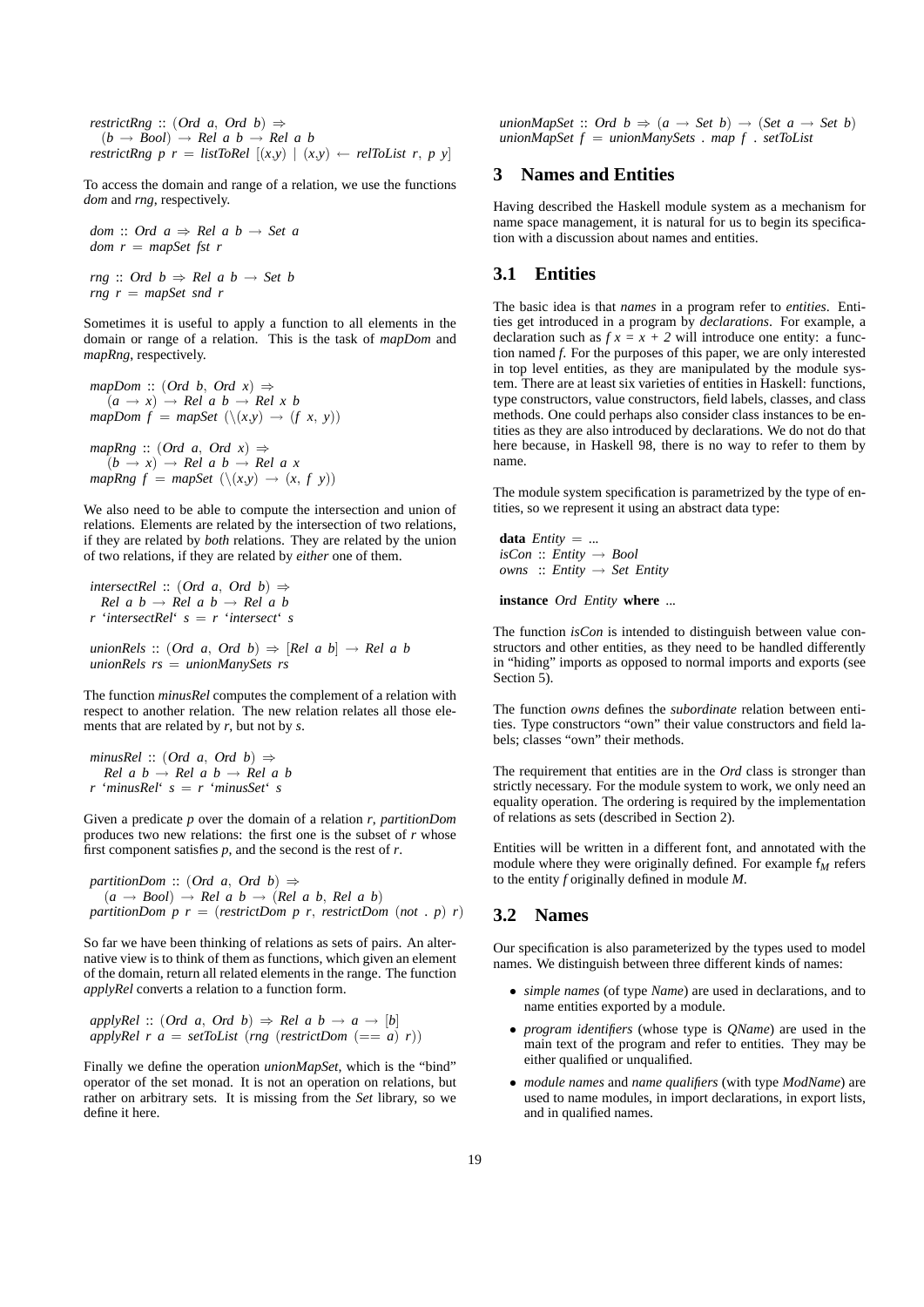We use the type *Name* whenever we want to indicate that only simple (i.e. not qualified) names are allowed, and *QName* when both simple and qualified names may be used. As for entities, the module system only needs equality operations on names, but to use the *Set* data structure we require the *Ord* instance.

 $data$   $Name$  = ... **data** *ModName* = ..*.* **data**  $OName = ...$ *getQualifier* :: *QName* → *Maybe ModName getQualified* :: *QName* → *Name mkUnqual* :: *Name* → *QName mkQual* :: *ModName* → *Name* → *QName* **instance** Ord *Name* **where** ..*.*

**instance** Ord *ModName* **where** ..*.* **instance** Ord *QName* **where** ..*.*

We define a couple of useful functions to manipulate (possibly qualified) names. We note that if *qual* is applied to an already qualified name, it will replace the old qualifier (however in this specification we always apply it to unqualified names).

```
isQual :: QName → Bool
isQual = isJust . getQualifier
```
*qual* :: *ModName* → *QName* → *QName qual m* = *mkQual m* . *getQualified*

It is also convenient to define an overloaded function *toSimple*, which produces the unqualified part of a name. It does nothing on values of type *Name* as they cannot be qualified. For values of type *QName* it strips the qualifiers.

**class** *ToSimple t* **where** *toSimple* :: *t* → *Name* **instance** *ToSimple Name* **where**

*toSimple* = *id*

**instance** *ToSimple QName* **where** *toSimple* = *getQualified*

In examples throughout the paper we shall use *String* for *Name*, *ModName*, and *QName*. This is not the case in our prototype implementation, as it defeats the purpose of having three different types in the first place. We made this choice to keep the examples readable.

# **4 Abstract Syntax**

As described in the Haskell 98 report [11, Section 5.1], a Haskell module consists of a name, an export specification, a number of import declarations and a number of local definitions. We use the following data structure to represent modules:

```
data Module = Module {
  modName :: ModName,
  modExpList :: Maybe [ExpListEntry],
  modImports :: [Import],
  modDefines :: Rel Name Entity }
```
The concrete syntax of Haskell allows an abbreviated form, where the module name and the export specification are omitted. This is an abbreviation for a module with name "Main" and an export specification exporting a single entity named "main" [11, Section 5.1] and will in our abstract syntax be represented in its expanded form.

An element of the export specification is either an entity name or a module name as described by the data structure *ExpListEntry*. For entities with subordinate names, a programmer may also provide a *subordinate export list*. This list is modeled by the data structure *SubSpec*. It specifies which of the subordinate entities currently in scope are to be exported.

**data** *ExpListEntry* = *EntExp* (*EntSpec QName*) | *ModuleExp ModName* **data** *EntSpec*  $j = Ent j$  (*Maybe SubSpec*) **data** *SubSpec* = *AllSubs* | *Subs* [*Name*]

**Example:** For the Haskell module:

**module**  $A(f, C(u))$ , **module**  $M$  **where** ...

the field *modExpList* would be:

```
Just [EntExp (Ent "f" Nothing),
     EntExp (Ent "C" (Just AllSubs)),
     ModuleExp "M"]
```
 $\Box$ 

The structure *EntSpec* is used in both import and export lists. Because qualified names are allowed in export lists, but not in import lists, we use the parameter *j* to capture the different types of *EntSpec*.

At first it may seem that we may eliminate *AllSubs* by thinking of it as just an abbreviation for all the methods/value constructors of its owner. This however is not the case, as its meaning depends on what entities are currently in scope, and this is one of the things the module system computes.

The lack of an export list is a special form of export specification: one saying that only—and all—locally defined entities are to be exported [11, Section 5.2]. It is *not* an abbreviation for the empty export list, or the export list containing only *module M* (where *M* is the current module). We represent this explicitly by using the *Maybe* type constructor in the *modExpList* field.

To make use of entities defined in other modules, programmers have to supply *import declarations*. Their purpose it to specify what entities are to be imported, which module provides the required entities, and valid ways to refer to the imported entities.

| <b>data</b> Import = Import { |                       |
|-------------------------------|-----------------------|
| impQualified :: Bool,         |                       |
| <i>impSource</i>              | $\therefore$ ModName, |
| impAs                         | $\therefore$ ModName, |
| <i>impHiding</i>              | $\therefore$ Bool.    |
| impList                       | $::$ [EntSpec Name] } |

The *impSource* field is the only field that must be specified explicitly in an import specification. It specifies the name of the module from which entities will be imported. All remaining fields take on a default value, if not specified explicitly.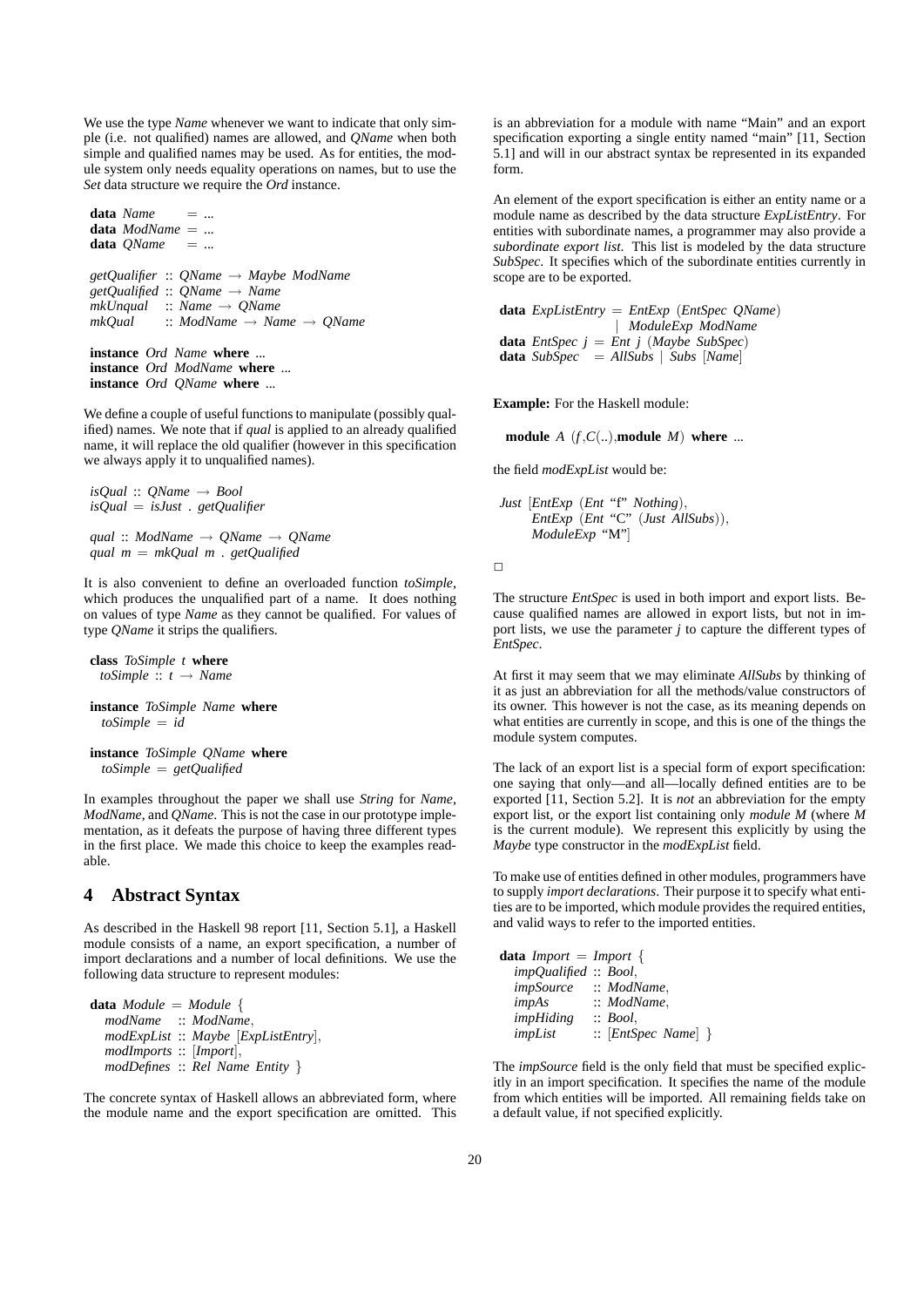There are two flavors of import declarations: the ones specifying what names are to be imported, and the ones specifying what names are *not* to be imported (sometimes called "hiding" imports). The boolean field *impHiding* distinguishes between those two.

The field *impList* contains the actual specification, which has structure similar to the export list of a module. There are two differences: there are no "module" imports, and all names in the list must be simple. To capture this similarity we reuse the *EntSpec* data type. If this field is omitted the specification is assumed to be *[]*, and the *impHiding* field is set to *True*. This has the effect of importing all exported entities of the source module.

Sometimes it is more convenient to qualify names imported from a module not using the module name, but some other alias instead. This is particularly useful if the name of the source module is quite long and a programmer needs to refer often to imported entities by their qualified names. The field *impAs* stores this alias. If the alias is omitted, this field is assumed to have the same value as the *impFrom* fields (i.e. we use the module name in qualified names).

Finally in some situations it might be preferable to only import entities with their qualified names. This can be done with the so called *qualified* imports. The field *impQualified* distinguishes qualified from normal imports.

**Example:** The import:

**import** *Prelude* **as** *P* **hiding** (*and*,*Bool*(*True*))

is represented by the data structure:

*Import* {*impQualified* = *False*, *impSource* = "Prelude",  $impAs$  = "P", *impHiding* = *True*, *impList* = [*Ent* "and" *Nothing*, *Ent* "Bool" (*Just* (*Subs* ["True"]))] }  $\Box$ 

#### **5 The semantics of imports and exports**

Now we are ready to present a method for computing the in-scope and export relations of the modules in a program. The process proceeds in two stages. In this section we compute the relations, ignoring any errors that might occur (e.g. ambiguous or undefined exports). In Section 6, we check that each computed relation satisfies a number of additional requirements and produce appropriate error messages if any problems are detected. This approach simplifies the specification as we can concentrate on a single issue at a time. It also results in better error messages being reported to the users of our prototype system, because the module system analysis can continue, even in the presence of ambiguities. In Section 7 we glue everything together.

The computation phase, described in the remainder of this section, is itself split in three parts: first we describe how to export/import a single entity, next we present how to combine the meaning of entity specifications to obtain the meaning of complete import and export specifications. Finally, we describe how to handle mutually recursive modules.

## **5.1 Importing or exporting an entity**

We already noted the similarity in the abstract syntax for exporting and importing an entity—they both made use of the *EntSpec* data structure. It is therefore not surprising that those two cases are handled in essentially the same manner. Our goal is to determine which name-entity pairs in an in-scope or export relation satisfy a certain *EntSpec* specification. The function *mEntSpec* formalizes this process.

```
mEntSpec :: (Ord\ j,ToSimple\ j) \Rightarrow<br>Bool \rightarrow -- is it a hid
                     Bool → -- is it a hiding import?
   Rel j Entity \rightarrow -- the original relation
   EntSpec j -- the specification
      \rightarrow Rel j Entity -- the subset satisfying the specification
mEntSpec isHiding rel (Ent x subspec) =
   unionRels [mSpec, mSub]
   where
   mSpec = restrictRng consider (restrictDom (=x) rel)allSubs = owns 'unionMapSet' rng mSpec
   subs = restrictRng ('elementOf' allSubs) rel
   mSub =case subspec of
        Nothing → emptyRel
        Just AllSubs → subs
        Just (Subs xs) \rightarrowrestrictDom (('elem' xs) . toSimple) subs
   consider
       | isHiding && isNothing subspec = const True
                                         = not : isCon
```
**Example:** Before we describe *mEntSpec* in detail, we present an example of how it is going to be used. Consider the module:

```
module M (f , M.List(..), Show(showList)) where
import A(g)...
```
The function *mEntSpec* is applied to each of the three entries in the export list, to determine the subset of the in-scope relation each of them matches. Similarly, it is applied to the entry *g* of the import list, to determine which of *A*'s exports come in scope.  $\Box$ 

The *EntSpec* structure consists of two components: the "main" specification, and possibly a subordinate specification. The meaning of the entire specification is the union of its components. The subset of *rel* which matches the "main" specification is *mSpec*. It is computed by restricting the domain of the relation to contain only names matching the specification. It turns out we might need to restrict the range of the relation as well, the reasons for this are discussed shortly. Typically (but not always!) *mSpec* will be a relation only relating a single name to an entity, representing the fact that the specification is unambiguous.

Continuing with the example above, *Show* is the "main" specification, and *mSpec* would be:

*Show* 7→ Show*Prelude*

The meaning of the subordinate specification depends on the meaning of the "main" specification. The set *allSubs* contains all subordinate entities of all possible interpretations in *mSpec*. To compute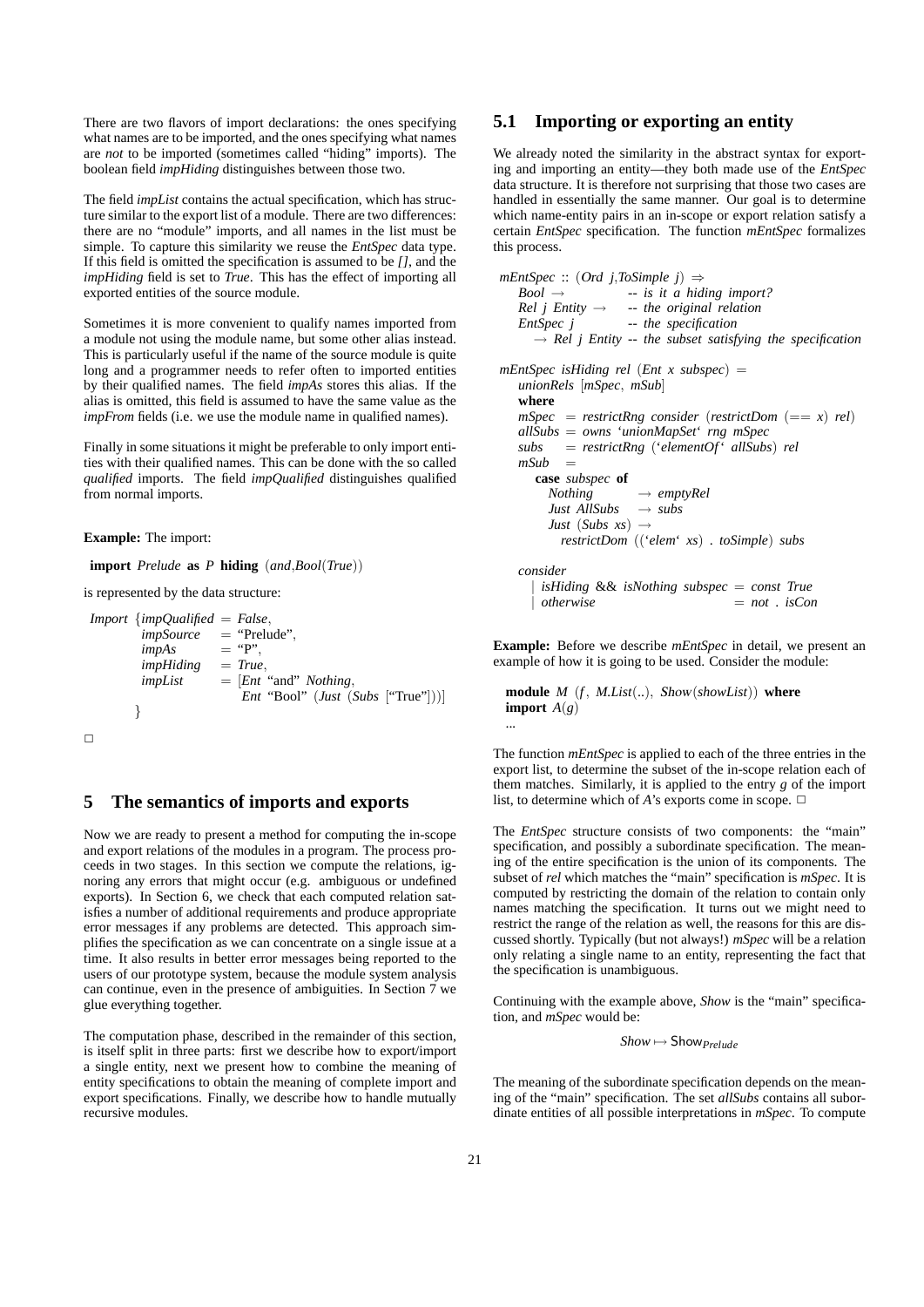the subordinates that are in-scope/exported, we restrict *rel* so that names may only refer to entities in *allSubs* — the result is *subs*. In our example *allSubs* would contain the entities of the methods in the *Show* class:

#### {show*Prelude*,showsPrec*Prelude*,showList*Prelude*}

Now suppose that showsPrec*Prelude* is not in scope, perhaps because the programmer explicitly hid it, when importing the *Prelude*. Then *subs* would be:

> *show* 7→ show*Prelude Prelude.show*  $\mapsto$  show<sub>*Prelude*</sub> *showList* 7→ showList*Prelude Prelude*.*showList* 7→ showList*Prelude*

Finally, we need to compute what part of *subs* matches the subordinate specification. If there was no specification, the result is the empty relation, if the specification was of the form *AllSubs* we return *subs*, as by construction it contains all subordinates which are in-scope or exported. Finally, if a programmer specified an explicit list of subordinates, we need to restrict *subs* so that it only contains names in the explicitly provided list. Since subordinate specifications contain only simple names (i.e. of type *Name*), and in-scope relations contain possibly qualified names (i.e. of type *QName*) we first strip any qualifiers using the method *toSimple*. This has the effect that a subordinate will be exported if it is available in scope with either qualified *or* unqualified name [11, Section 5.2]. In the ongoing example, we had a subordinate name list, containing one name: *"showList"*. So the restricted *subs* relation will be:

> *showList* 7→ showList*Prelude Prelude*.*showList* 7→ showList*Prelude*

Next we describe a quirk in the Haskell module system, which gives rise to the *isHiding* parameter and the auxiliary predicate *consider*. The entities in Haskell may be grouped in two non-interchangeable groups: classes and type constructors on the one side, all other entities on the other. In the body of a module, it is always possible to determine which type of entity a name refers to. A name may refer to two different entities without the risk of an ambiguity. A problem occurs with import and export lists, as they may not provide enough context.

**Example:** It is quite common to use the same name for both a type and a value constructor, as types and values do not mix:

```
module A (Env) where
newtype Env a = Env [(String,a)]
```
There is no context in the export list to indicate if the programmer intended to export the type constructor *Env*, the value constructor *Env*, or perhaps both.  $\Box$ 

To avoid the potential ambiguity illustrated in the example, Haskell 98 uses the following strategy to decide what is to be imported/exported.

Because only classes and type constructors may "own" other entities, the presence of a subordinate name list indicates that the programmer is referring to the type or class in scope. The situation is more complicated if the name does not have a subordinate list, as then there are two different policies, depending on where the name occurs.

The first policy is that names starting with a capital letter always refer to types or classes. It is used for names occurring in the export list of a module, and in non-hiding imports. So in particular, in the above example, only the type constructor *Env* will be exported, and not the value constructor. This means that in order to export/import a value constructor, a programmer has to include it in the subordinate list of the relevant type constructor. A consequence of this is that it is not possible to export just a value constructor without its type. In practice this is not a very big problem.

The second policy is used for "hiding" imports, and it says that capital names may refer to *both* types/classes and value constructors. One reason for this difference is that it is sometimes useful to *hide* just a value constructor without hiding its type. If the first policy was used for hiding imports this would not be possible. We note that if a name refers to both a type and a value constructor, both of them are hidden.

A (non Haskell 98) alternative to having two separate policies is to have a single more flexible policy that applies in both cases. Later in the paper (Section 9) we will describe a simple modification to the first policy to achieve this.

Here is an example illustrating what the policies do.

#### **Example:**

```
import A (Env) -- import only the type
import A hiding (Env) -- hide the type and the value
import A hiding (Env()) -- hide only the type
```

```
\Box
```
To implement this rule we defined the auxiliary predicate *consider*. The parameter *isHiding* tells us if we are in a hiding import (the special case). If we are, then we consider all entities as valid interpretations for the name in the "main" specification. However if we are using *mEntSpec* in an export list or a normal import, then we do not consider value constructors.

#### **5.2 Export relations**

Now that we know how to handle a single entry in the export list, we are ready to compute the export relation of a module. This is the task of the function *exports*.

 $\textit{exports} :: \textit{Module} \rightarrow \textit{Rel} \textit{QName} \textit{Entity} \rightarrow \textit{Rel Name} \textit{Entity}$ *exports mod inscp* = **case** *modExpList mod* **of** *Nothing* → *modDefines mod Just es* → *getQualified* '*mapDom*' *unionRels exps* **where**

*exps* = *mExpListEntry inscp* '*map*' *es*

The parameter *inscp* models the in-scope relation of the module. It is necessary, as the interface of a module is essentially a subset of *inscp*. If the programmer omitted the export specification of a module, we just export the locally defined entities by using the *modDefines* field of the module under consideration. Alternatively if an explicit export list was present, we take the union of the meanings of all listed entries. To obtain a proper export relation we remove all qualifiers. Note that after removing the qualifiers (or even before that) we might end up with a relation containing ambiguous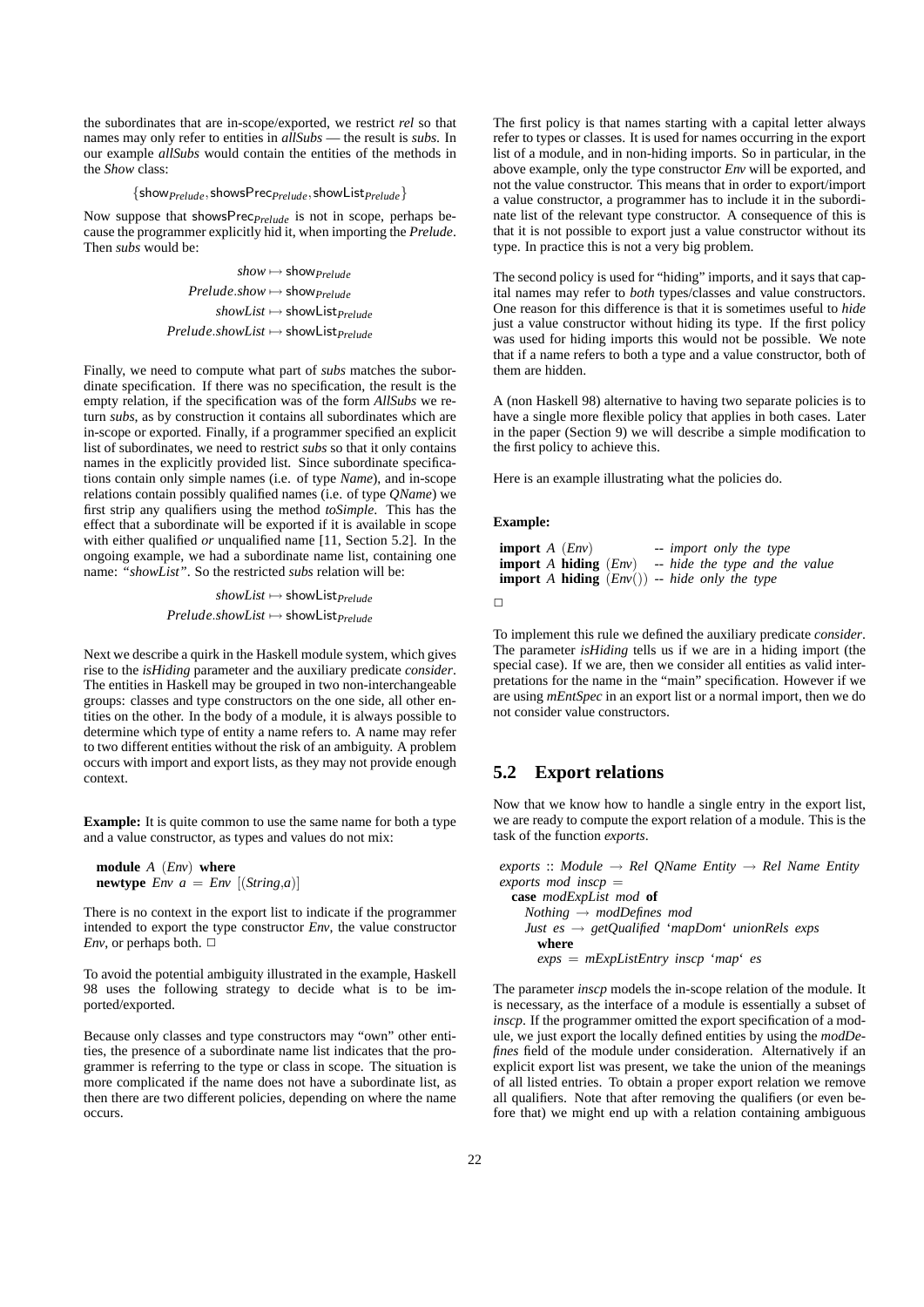names. This is not valid in Haskell, but we will delay detection of such invalid solutions until a later pass.

We have already seen that there are two forms of specification that may appear in an export list. If we see an entity specification, we just use *mEntSpec* to determine the subset of *inscp* which matches it. The other possibility is that we see an export of the form *module M*. In this case, the Haskell 98 report [11, Section 5.2, item 5] states that the result is the subset of *inscp* containing precisely those entities, which may be named with *both* some simple name *x and* a qualified name *M.x*

```
mExpListEntry ::
```
*Rel QName Entity* → *ExpListEntry* → *Rel QName Entity mExpListEntry inscp* (*EntExp it*) = *mEntSpec False inscp it mExpListEntry inscp* (*ModuleExp m*) =

(*qual m* '*mapDom*' *unqs*) '*intersectRel*' *qs* **where**

(*qs*,*unqs*) = *partitionDom isQual inscp*

#### **5.3 In-scope relations**

In this section we specify how to compute the in-scope relation of a module. This is done by the function *inscope*:

```
inscope :: Module \rightarrow (ModName \rightarrow Rel Name Entity)→ Rel QName Entity
inscope m expsOf = unionRels [imports, locals]
 where
 defEnts = modDefines m
 locals = unionRels
              [mkUnqual 'mapDom' defEnts,
              mkQual (modName m) 'mapDom' defEnts]
```
*imports* = *unionRels* \$ *map* (*mImp expsOf*) (*modImports m*)

An entity is in scope if it is either locally defined, or if it is imported from another module. It is therefore necessary to know what the exports of other modules are. The parameter *expsOf* is a function mapping module names to their exports.

Every locally defined entity may be referred to with at least two names: the simple name used in its definition, and a qualified name, obtained by prefixing with the name of the module. For example if a module *A* defines an entity with simple name *f*, a programmer may refer to it as either *f* or *A.f* [11, Section 5.5.1]. The part of the in-scope relation containing local definitions is *locals*.

Import declarations are cumulative [11, Section 5.3] and so the imported entities (*imports*) are the union of the entities imported by each declaration.

**Example:** The declarations:

**import** *A* **hiding** (*f*) **import** *A* (*f*)

import everything from module *A*, as the first one imports everything but *f*, while the second one imports just  $f$ .  $\Box$ 

The function *mImp* is used to compute what entities come in scope through a single import declaration.

 $mImp :: (ModName \rightarrow Rel Name Entity) \rightarrow Import \rightarrow$ *Rel QName Entity mImp expsOf imp*  $impQualified$  *imp* = *qs* | *otherwise* = *unionRels* [*unqs*, *qs*] **where** *qs* = *mkQual* (*impAs imp*) '*mapDom*' *incoming unqs* = *mkUnqual* '*mapDom*' *incoming listed* = *unionRels* \$ *map* (*mEntSpec isHiding exps*) (*impList imp*) *incoming* | *isHiding* = *exps* '*minusRel*' *listed* | *otherwise* = *listed isHiding* = *impHiding imp exps* = *expsOf* (*impSource imp*)

First we define the relation *listed*, which contains exported entities matching *any* of the entity specifications in the list of the import declaration. Next, we compute the subset of the export relation of the source module, which matches the specification (*incoming*). If we have a normal import, *incoming* is exactly *listed*. If however we are dealing with a "hiding" import, we need to take all those entities which are exported, but are *not* in *listed*.

Having computed *incoming*, we now need to convert it to an inscope relation. To do that, we adjust the names of the entities according to the import declaration. If we have a "qualified" import, we introduce only qualified names for the imported entities (*qs*), otherwise we also add the unqualified names. The qualified names are computed by simply qualifying all names in *incoming* with the *impAs* specification of the declaration.

# **5.4 Recursive modules**

The reader might have noticed that to compute the exports of a module we need to know what is in scope, and to compute what is in scope we need to know certain exports. If we allow for mutually recursive modules, then our equations become mutually recursive. In this section, we show how they are solved.

The idea is that the export and in-scope relations for a group of mutually recursive modules are computed at the same time (as they all depend on each other). This means that the compilation unit of a compiler is not a single module, but a *strongly connected component* of mutually recursive modules. In fact, one could process *all* modules at once and still get the same result, but this will not be very practical for large systems. For this reason, we will work with strongly connected components of modules, and assume that they are processed in dependency order.

The function *computeInsOuts* computes the in-scope and export relations of the modules in a strongly connected component. The argument *otherExps* is a function mapping module names to export relations. It needs to be defined only for modules in earlier (dependency-wise) strongly connected components.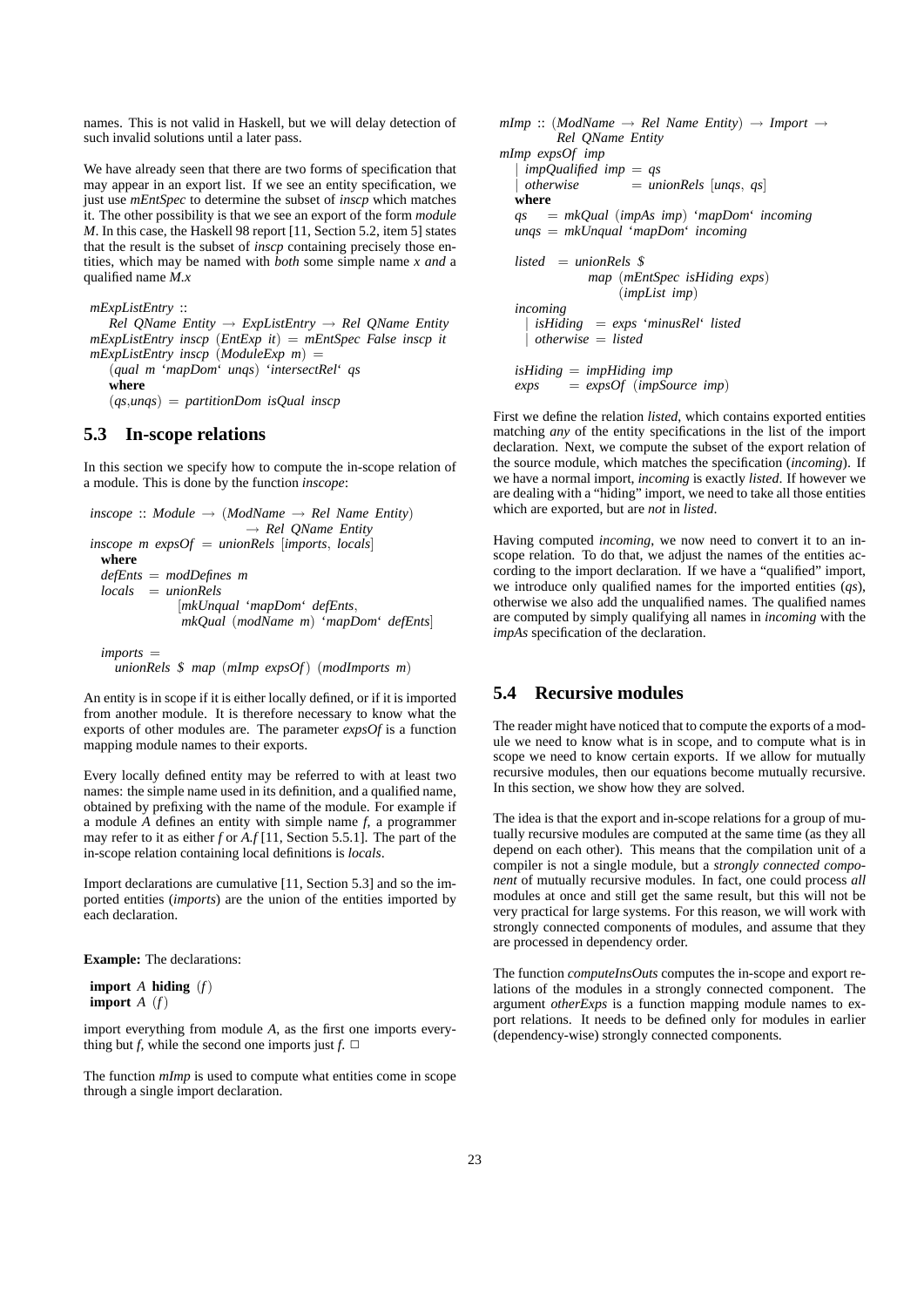```
computeInsOuts ::
  (ModName \rightarrow Rel Name Entity) \rightarrow [Module] \rightarrow[(Rel QName Entity, Rel Name Entity)]
computeInsOuts otherExps mods = inscps 'zip' exps
  where
  inscps = computeIs exps
  exps = lfpAfter nextExps $
            replicate (length mods) emptyRel
 nextExps = computeEs . computeIs
  computeEs is = zipWith exports mods is
  computeIs es = map ('inscope' toFun es) mods
  toFun es m = maybe (otherExpress m) (es !!)(lookup m mod ixs)
 mod ixs = map modName mods 'zip' [0..]lfpAfter f x = if fx == x then fx else lfpAfter f fx
 where
```

```
f x = f x
```
The function *computeInsOuts* starts by assuming that the modules in the strongly connected component do not export anything. It then keeps applying the function *nextExps* to obtain successive approximations to the exports of each of the modules until a fixed point is reached. Thus, the export-relations in a strongly connected component are the least fixed point of the function *nextExps*. Similarly, the in-scope relations are the least fixed point of *computeIs . computeEs*, but using the well known fact that  $fix(f.g) = f(fix(g.f)),$ we obtain the definition of *inscps* used above.

The function *nextExps* computes the next approximation to the exports of each module. Given the current exports of each module, it first determines what are the corresponding new in-scope relations, and based on that computes the new exports. It makes use of the helper functions *computeEs* and *computeIs*, which are generalizations of *exports* and *inscope* respectively, to work with strongly connected components rather than just single modules.

The functions *computeEs* and *computeIs* work in a similar way: they apply *exports* (or *inscope* respectively) to all modules in the strongly connected component. The main difference between the two is that the export relation of a module depends only on the in-scope relation of the same module, while the in-scope relation depends on the export relations of many modules. As a result, before mapping *inscope* over the strongly connected component, we need to compute a function that maps module names to their respective export relations. This is done by *toFun*. If the module is in the current strongly connected component, the result of *toFun* just projects the appropriate export relation. Otherwise, we use the parameter *otherExps* to lookup the exports of a previously processed module.

**Example:** In this example we consider a module that imports itself, and use the algorithm above to compute its in-scope and export relations:

**module** *A* (*B.f*) **where import** *A* **as** *B*  $f = \dots$ 

We start with an empty export relation, and then compute the inscope relation:

$$
f \mapsto f_A, A.f \mapsto f_A
$$

Note that this contains only the locally defined names, because *A* imports only from itself, and we have assumed it does not export anything. Because the in-scope relation does not relate *B.f* to anything, nothing is exported again, and so we reach a fixed point. Thus module *A* does not export anything, and it has one entity in-scope: f<sub>*A*</sub>. This entity may be referred to by either *A.f*, or just  $f$ .  $\Box$ 

**Example:** This example is a slight variation on the previous one, two modules are involved: *A* and *B*:

**module** *A* (*B.f*) **where import** *A* **as** *B* **import qualified** *B*  $f = ...$ 

#### **module** *B* **where**

 $f = ...$ 

The dependencies between those two are: *A* depends on *A* and *B*, and *B* does not depend on anything, so we first analyze *B*. Since it has no export specification, it exports all locally defined names and nothing else, so we have the following in-scope and export relations:

in-score  
\n
$$
f \mapsto f_B, B.f \mapsto f_B
$$
  $f \mapsto f_B$ 

Next we analyze module *A*. The steps in the fixed point calculation are:

|     | in-scope                                                      | exports                  |
|-----|---------------------------------------------------------------|--------------------------|
|     |                                                               |                          |
| -2. | $f \mapsto f_A, A \cdot f \mapsto f_A, B \cdot f \mapsto f_B$ | $f \mapsto \mathsf{t}_R$ |
| 3.  | $f \mapsto \{f_A, f_B\}, A.f \mapsto f_A, B.f \mapsto f_B$    | $f \mapsto f_R$          |

We start with the empty export relation. The in-scope relation we compute contains the locally defined names and also the imports. In this case the imports are just  $B.f \mapsto f_B$ . On the next iteration,  $f \mapsto f_B$  gets exported. So the next in-scope relation contains more imports:  $f \mapsto f_B$ , and  $B \mapsto f_B$ , which came in through the *import A* declaration. These do not add anything new to the exports of the module, so we have reached a fixed point.  $\Box$ 

We defined the import and export relations of modules in terms of the least fixed point of a certain function. To ensure that the algorithm above terminates, we need to ensure that this least fixed point exists. Now we examine this issue in more detail.

We used lists to represent the in-scope and export relations of a group of modules. Since relations may be ordered by inclusion, we may also order lists (of equal length) of relations by a pointwise ordering. In a similar fashion we obtain a lattice structure on the lists of relations by using the lattice structure of relations pointwise. The lattice obtained in this way is finite, as each module may only define finitely many entities and each entity may only have finitely many names. Names get associated with entities in two ways: by local declaration, in which case an entity receives two names (qualified and unqualified); and by import declaration, in which case an entity receives either one or two names. Since there are only finitely many local and import declarations, an entity may only have finitely many names.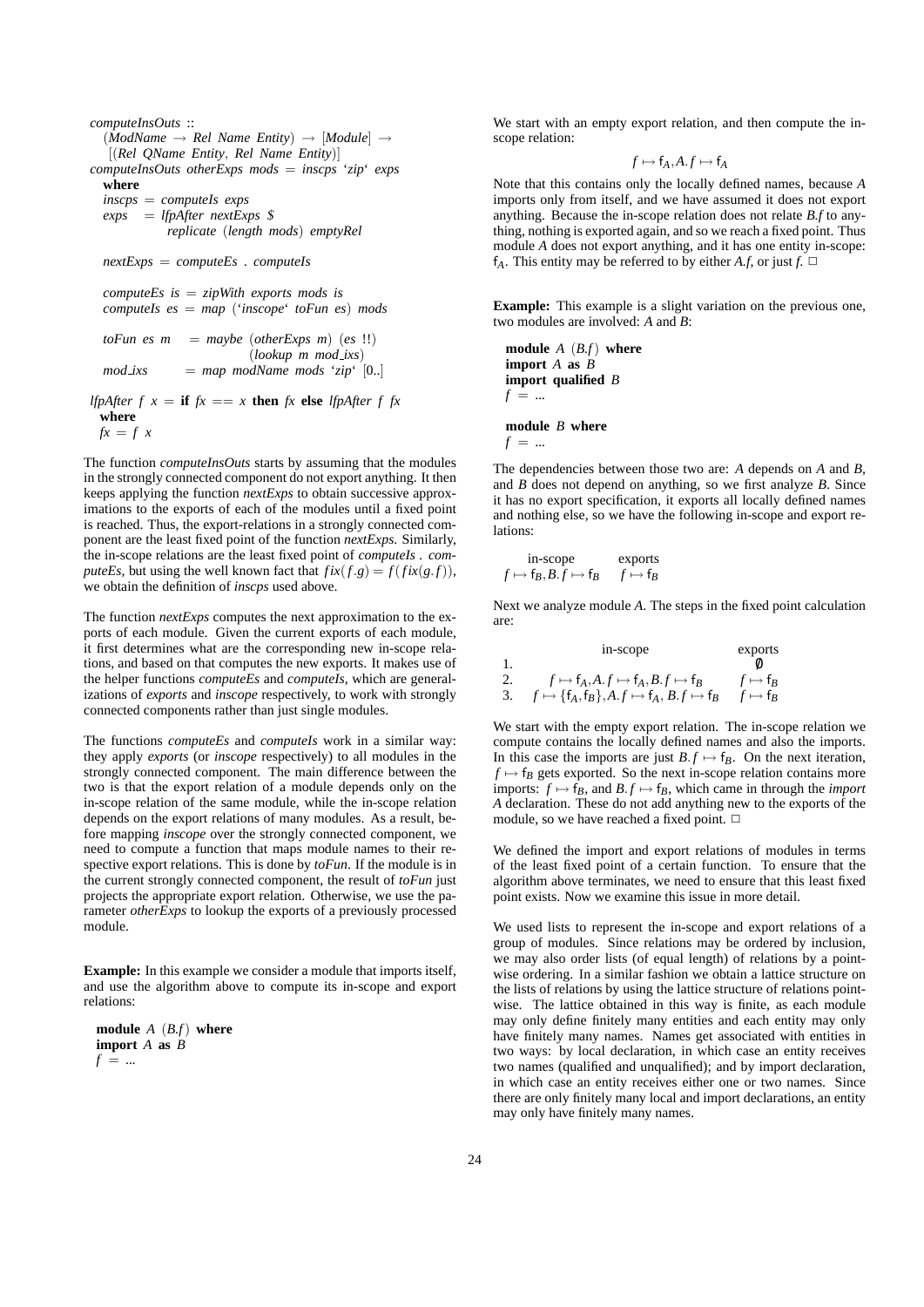It then follows from the Knaster-Tarski theorem [1], that *nextExps* has a least fixed point if it is monotonic with respect to the above ordering. The *inscope* and *exports* functions are monotonic with respect to the relation ordering, as they are essentially filters that produce larger outputs when given larger inputs. The same holds for *computeEs*, *computeIs*, and their composition *nextExps*.

# **6 Error Detection**

In the previous section we described how to compute the in-scope and export relations of mutually recursive modules. The algorithm produces a result even for modules containing errors. We now examine what properties need to be satisfied by correct solutions, and how we can detect "bad" solutions.

Even though this specification aims for clarity rather than efficiency or usability, we believe that it is important not only to detect invalid solutions, but also to say *why* they are invalid. The data type *ModSysErr* classifies the different kinds of problems which might occur.

**data** *ModSysErr*

- = *UndefinedModuleAlias ModName*
- | *UndefinedExport QName*
- | *UndefinedSubExport QName Name*
- | *AmbiguousExport Name* [*Entity*]
- | *MissingModule ModName*
- | *UndefinedImport ModName Name*
- | *UndefinedSubImport ModName Name Name*

**deriving** Show

The meanings of the individual errors are as follows:

- *UndefinedModuleAlias* means that an export list contained an entry of the form *module M*, where *M* is not a valid alias.
- *UndefinedExport* refers to an entry in an export list, for which there is no corresponding entry in the symbol table.
- *UndefinedSubExport* is similar to *UndefinedExport*, except that it also reports the owner of the subordinate name.
- *AmbiguousExport* reports an exported name, together with all the possible entities that it might refer to.
- *MissingModule* is reported when an import declaration refers to a module that is missing.
- *UndefinedImport* is reported when an import declaration attempts to import (or hide) an entity that was not exported by the source module. The name of the source module is part of the error.
- *UndefinedSubImport* is similar to *UndefinedImport*, except that it also reports the owner of the undefined subordinate entity. We report the owner specified by the programmer in the import list.

In this section we preset functions to validate the import and export specifications of a module. The task of the function *chkModule* is to ensure that a module is valid from the point of view of the module system. To achieve this we need to check: (1) that the module interface is unambiguous; (2) that all referenced modules are present, and if so, (a) that each import declaration is valid; (b) that the export specification is valid. If some referenced modules are missing, we report that, but skip the remaining checks, since they might produce bogus error messages.

```
chkModule ::
  (ModName → Maybe (Rel Name Entity)) →
 Rel QName Entity →
 Module →
    [ModSysErr]
chkModule expsOf inscp mod
  = chkAmbigExps mod exports
    ++ if null missingModules
        then chkExpSpec inscp mod
             ++ [err | (imp,Just exps) ← impSources,
                      err ← chkImport exps imp]
        else map MissingModule missingModules
 where
 Just mod exports = expsOf (modName mod)
```
*missingModules* = *nub* [*impSource imp*|(*imp*,*Nothing*)←*impSources*] *impSources* = [(*imp*,*expsOf* (*impSource imp*))|*imp*←*modImports mod*]

The parameter *expsOf* is a function, which maps module names to their export relations. The parameter *inscp* is the in-scope relation of the module we are checking. The result of *chkModule* is a list of errors detected in the module.

The export specification and the import declarations are checked by separate functions. *chkModule* provides the necessary information to each function, and collects their results in a single list of errors.

A module should not contain ambiguities in its interface. It is however possible—in fact quite common—to have the same name refer to a type constructor and a value constructor. As we previously discussed, this is not considered to be an ambiguity as we may determine from the context which one is meant.

*chkAmbigExps* :: *Rel Name Entity* → [*ModSysErr*] *chkAmbigExps exps* = *concatMap isAmbig* (*setToList* (*dom exps*)) **where**  $isAmbig$   $n =$ **let** (*cons*,*other*) = *partition isCon* (*applyRel exps n*) **in** *ambig n cons*  $+$  *ambig n other* 

```
ambig \space n \space ents@(\ldots) = [AmbiguousExport \space n \spaceents]ambig \ n \_ = [
```
The function *chkAmbigExps* detects ambiguities in the export relation of a module (*exps*). For each name in the domain of *exps*, we use *applyRel* to compute the list of entities it may refer to. The function *isAmbig* detects any ambiguities in this list, considering value constructors and other entities separately.

We have already encountered some similarity between import declaration and export specifications. We exploit this again, by using the same function *chkEntSpec* to ensure that entries in export and import lists are defined. The parameters are essentially the same as in the *mEntSpec* function of the previous section, but we shall briefly describe them again. The boolean *isHiding* tells us if we are in the special case of hiding imports. The two functions *errUndef* and *errUndefSub* are new, and are needed so that we can report different errors for the import and export cases. Finally, we have the specification we are checking, and the relation modeling either the exports of the source module, or the symbol table of the current module.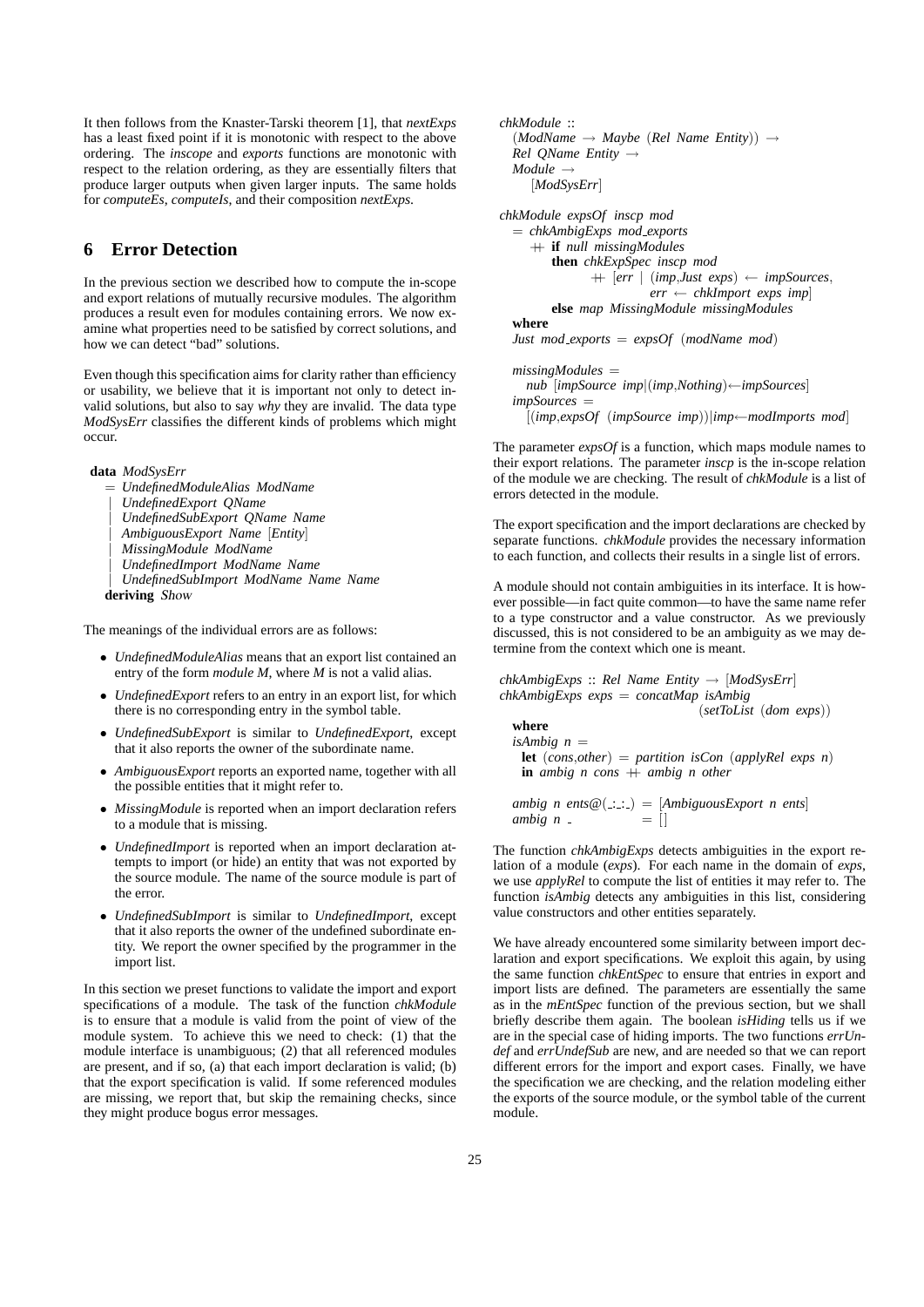$chkEntSpec :: (Ord j, ToSimple j) \Rightarrow$  $Bool \rightarrow$  -- *is it a hiding import?*  $(j \rightarrow ModSystem) \rightarrow$  -- *report error*  $(j \rightarrow Name \rightarrow ModSysErr) \rightarrow -$  *report error*  $EntSpec j \rightarrow - the specification$ <br> *Rel j Entity*  $\rightarrow -$  *the relation to c Rel j Entity* → -- *the relation to check* [*ModSysErr*] -- *detected errors chkEntSpec isHiding errUndef errUndefSub*  $(Ent x subspec) rel =$ **case** *xents* **of**  $[$   $\rightarrow$  [*errUndef x*] *ents* → *concatMap chk ents* **where** *xents* = *filter consider* (*applyRel rel x*) *chk ent* = **case** *subspec* **of** *Just* (*Subs subs*) → *map* (*errUndefSub x*) (*filter* (*not* . ('*elementOf*' *subsInScope*)) *subs*) **where** *subsInScope* = *mapSet toSimple* \$ *dom* \$ *restrictRng* ('*elementOf*' *owns ent*) *rel*  $\overline{\phantom{a}}$   $\rightarrow$   $\overline{\phantom{a}}$ *consider* | *isHiding* && *isNothing subspec* = *const True* | *otherwise* = *not* . *isCon*

Despite the large number of arguments, the function is quite simple. We lookup what the name in the specification (*x*) may refer to, and if nothing was found we report an error. In case it was defined we check the subordinate list in two steps. First we compute the names of subordinate entities of *ent* which are also in *rel* (*subsInScope*). Then we make sure that all listed subordinates are in *subsInScope*. We do not consider ambiguities in *chkEntSpec*, as this is the task of the function *chkAmbigExps*. The predicate *consider* has the same role as in *mEntSpec*.

We now describe how to check an export specification. It may be either implicit or explicit. Implicit specifications are always correct. For an explicit specification we need to check all entries in the exports list. For entries of the form *module M* we need to ensure that *M* is a valid alias in this module. An alias is valid, if it is either introduced by an import declaration, or is the name of the current module. For other entries we need to check that the entities they refer to are defined by using the generic *chkEntSpec*.

*chkExpSpec* :: *Rel QName Entity* → *Module* → [*ModSysErr*] *chkExpSpec inscp mod* = **case** *modExpList mod* **of**  $Nothing \rightarrow []$ *Just exps* → *concatMap chk exps* **where** *aliases* = *modName mod* : *impAs* '*map*' *modImports mod chk* (*ModuleExp x*)  $\hat{x}$  '*elem*' *aliases* =  $[$ | *otherwise* = [*UndefinedModuleAlias x*] *chk* (*EntExp spec*) = *chkEntSpec False*

*UndefinedExport UndefinedSubExport spec inscp*

The remaining check we have is the validity of import declarations. The process is quite similar to the checks of the export specification and we have already done all the hard work in *chkEntSpec*. The function *chkImport* just uses *chkEntSpec* to ensure the correctness of the entries in the specification list of the import.

*chkImport* :: *Rel Name Entity*  $\rightarrow$  *Import*  $\rightarrow$  [*ModSysErr*] *chkImport exps imp* = *concatMap chk* (*impList imp*) **where** *src* = *impSource imp*  $chk$   $spec =$ *chkEntSpec* (*impHiding imp*) (*UndefinedImport src*) (*UndefinedSubImport src*) *spec exps*

## **7 The semantics of a Haskell program**

Having defined the meaning of imports and exports, and how to detect errors, we can now glue everything together and define the meaning of a Haskell program.

The semantics of a Haskell program (with respect to the module system) is a mapping from a collection of modules to their corresponding in-scope and export relations. It can be given by a function of type:

$$
mProgram ::
$$
  
\n
$$
[Module] \rightarrow Either [[ModSystem]]
$$
  
\n
$$
[(Rel \t{QName \t{Entity, Rel Name \t{Entity}}})]
$$

Given a list of modules, the function either reports a list of errors found in each module, or returns the in-scope and export relations of the modules. There is a one-to-one correspondence between positions in the module list and positions in the resulting lists.

Using the functions defined Sections 5 and 6, we define the function *mProgram* as follows:

```
mProgram modules
    | not (null errs) = Left errs
    | otherwise = Right rels
  where
  rels = computeInsOuts (const emptyRel) modules
  errs = zipWith (chkModule expsOf) inscps modules
  (inscps,exps) = unzip rels
  \exp\{Of\ m\} = lookup m mod exps
```
*mod exps* = *map modName modules* '*zip*' *exps*

It is assumed that implicit imports of the Prelude [11, Section 5.6.1] have been made explicit before *mProgram* is called. It is also assumed that all modules in the argument list have unique names.

While the function *mProgram* is sufficient to explain the meaning of a Haskell program, it would probably not be very practical in a Haskell implementation, since it does not support separate compilation. Instead of *mProgram*, we have implemented a more sophisticated function based on the same key ingredients: the functions *computeInsOuts* (which supports separate compilation) and *chk-Module*, described in sections 5.4 and 6 respectively. Our Haskell front-end processes modules one strongly connected component at a time, caches module interfaces between runs, and has better error handling. We omit the implementation of these practical details from this presentation.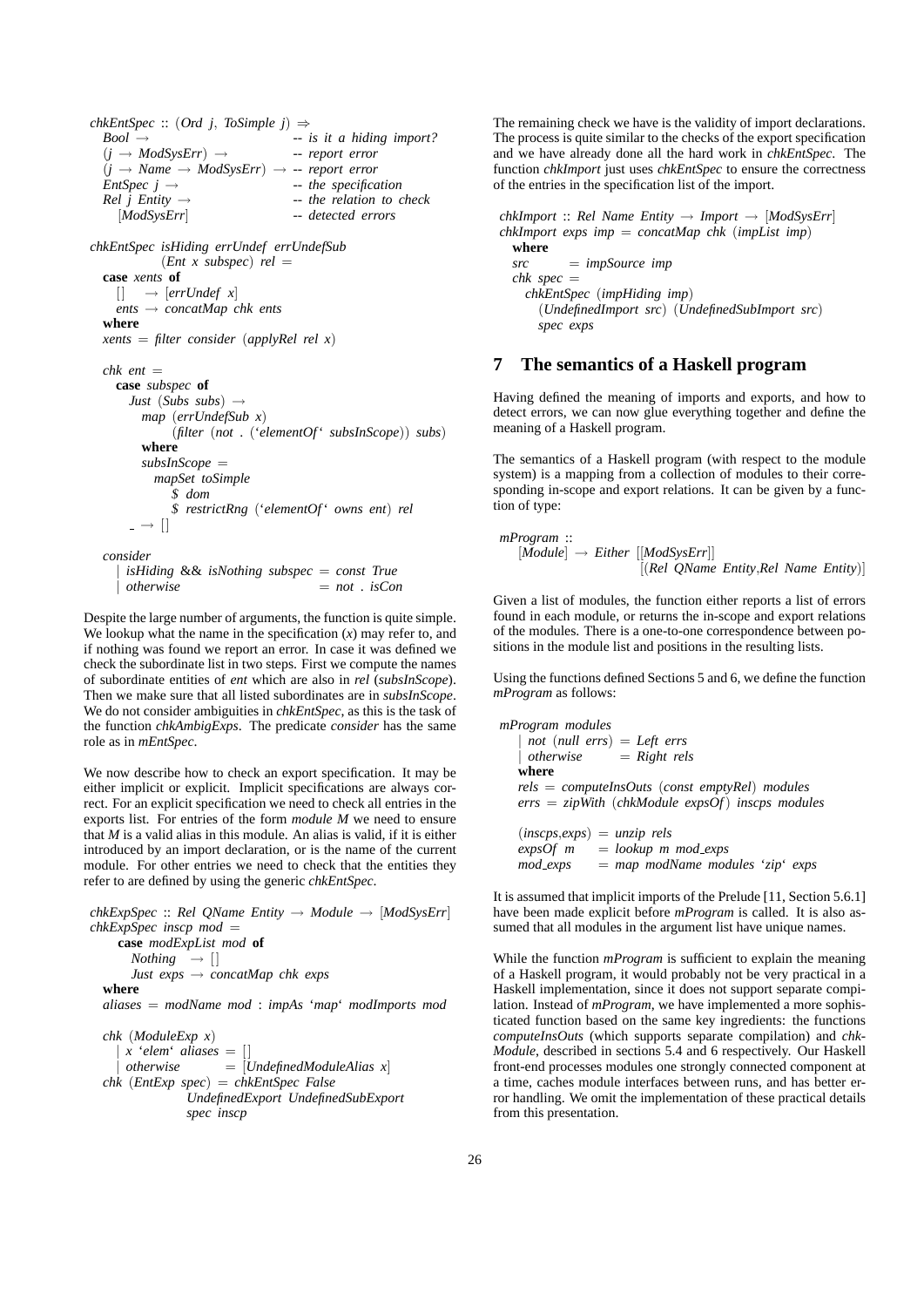## **8 Related work**

We are aware of at least two attempts to formalize the static semantics of Haskell, but neither of them fully specifies the module system. In the static semantics by Peyton Jones and Wadler [10], the specification of imports was left as future work. The authors rated it as one of the highest-priority items on their todo list. More recently, Faxén also worked on the static semantics of Haskell [2]. In this work, he gave semantics to some parts of the module system, but also deviated from the report, opting for what he considered to be a simpler (although non Haskell 98 compatible) specification (Section 4.2,  $[2]$ ). Faxén's work is consistent with the report in that it does not specify how to treat mutually recursive modules.

Our specification of the Haskell module system is relatively independent of Haskell itself. In this respect it is similar to Leroy's work on ML's module system [6]. There have been numerous studies on advanced module systems, and the use of type theory to formalize them [4, 7]. In the same spirit, there has recently been a proposal for a replacement of the Haskell module system by Shields and Peyton Jones [12].

# **9 Conclusions and discussion**

We have provided a formal specification of the Haskell 98 module system, based on the Haskell 98 language report. The process of writing the specification was valuable as we identified a number of areas of the report, which were unclear, or underspecified, and as a result the report has been improved. In particular, while the report mentions that mutually recursive modules are allowed, there is no mention of how they should work. Our specification provides a clear semantics for mutually recursive modules, and as far as we are aware, is the only implementation of the Haskell module system that supports this feature. It is possible to compile programs with mutually recursive modules using GHC [13, Section 4.9.7], but the programmer has to provide a special interface file, essentially implementing this aspect of the module system manually.

The Haskell module system aims at simplicity and has a clear goal—to manage name uses in a program. Its design has largely been driven by practical concerns, which has both positive and negative consequences. It works in practice and most of the time it does not place large cognitive overhead on the programmer. Our specification is not too complicated, and the few thorny parts of it point to possibilities for improvements in the design of the module system.

One of the complications is caused by the special rules used to distinguish between type and value constructors in import/export lists. These seem somewhat ad-hoc and are a source of unnecessary complexity. Many of the difficulties arise from the choice of meaning for capitalized names in import/export lists:

- in export lists and "normal" imports they refer to types or classes
- in "hiding" imports they refer to types, classes, or valueconstructors

An alternative choice is to make them always refer to valueconstructors. The presence or absence of a subordinate list may be used to distinguish types and classes, from value-constructors. Here is a table summarizing the difference between the current and the alternative interpretation:

| what to name:       | current    | alternative |
|---------------------|------------|-------------|
| just type or class: | T or $T()$ | T()         |
| just constructor:   |            |             |

As we see, currently there are two different ways to name just a type or a class, and no way at all to just name a value-constructor. With our alternative interpretation, the meaning of an entry does not vary depending on the context (i.e., no need for special cases for "hiding" imports). This seems like an attractive idea, but unfortunately it changes the meaning of many Haskell programs. As such it is not feasible to introduce in Haskell 98, but perhaps it can be considered in future revisions of the language.

Haskell turned out to be a very suitable language for writing executable specifications. We found its clear syntax to be particularly valuable, providing a high-level of abstraction. The ability to typecheck and execute the specification not only improved our confidence in its correctness, but also enabled us to compare it against the behaviors of a number of implementations such as Hugs and GHC.

#### **10 Acknowledgments**

We would like to thank the participants on the Haskell mailing list, and in particular Simon Peyton Jones, Simon Marlow, and Malcom Wallace, for valuable clarifications and discussions.

#### **11 References**

- [1] B. A. Davey and H. A. Priestley. *Introduction to Lattices and Order*. Cambridge University Press, 1990.
- [2] K.-F. Faxén. A Static Semantics for Haskell. *Journal of Functional Programming*, 2002. To appear.
- [3] T. Hallgren. Home Page of the Proof Editor Alfa. http://www.cs.chalmers.se/˜hallgren/Alfa/, 1996- 2002.
- [4] R. Harper and M. Lillibridge. A type-theoretic approach to higher-order modules with sharing. In *Proc. of 1994 ACM Symposium on Principles of Programming Languages*, pages 123–137, Portland, OR, January 1994.
- [5] M. P. Jones. Typing Haskell in Haskell. In *Proceedings of the 3rd Haskell Workshop*, Paris, France, October 1999.
- [6] X. Leroy. A modular module system. *Journal of Functional Programming*, 10(3):269–303, 2000.
- [7] D. B. MacQueen. Using dependent types to express modular structure. In *Proc. of 1986 ACM Symposium on Principles of Programming Languages*, pages 277–286, January 1986. St. Petersburg.
- [8] R. Milner, M. Tofte, R. Harper, and D. MacQueen. *The Definition of Standard ML (Revised)*. The MIT Press, 1997.
- [9] S. Peyton Jones and J. Hughes (editors). Report on the programming language Haskell 98. Technical Report YALEU/DCS/RR-1106, Yale University, CS Dept., Feb. 1999.
- [10] S. Peyton Jones and P. Wadler. A static semantics for Haskell. Unpublished draft, 1992.
- [11] S. Peyton Jones (editor). Report on the programming language Haskell 98. http://research.microsoft.com/ http://research.microsoft.com/ simonpj/haskell98-revised/, March 2002.